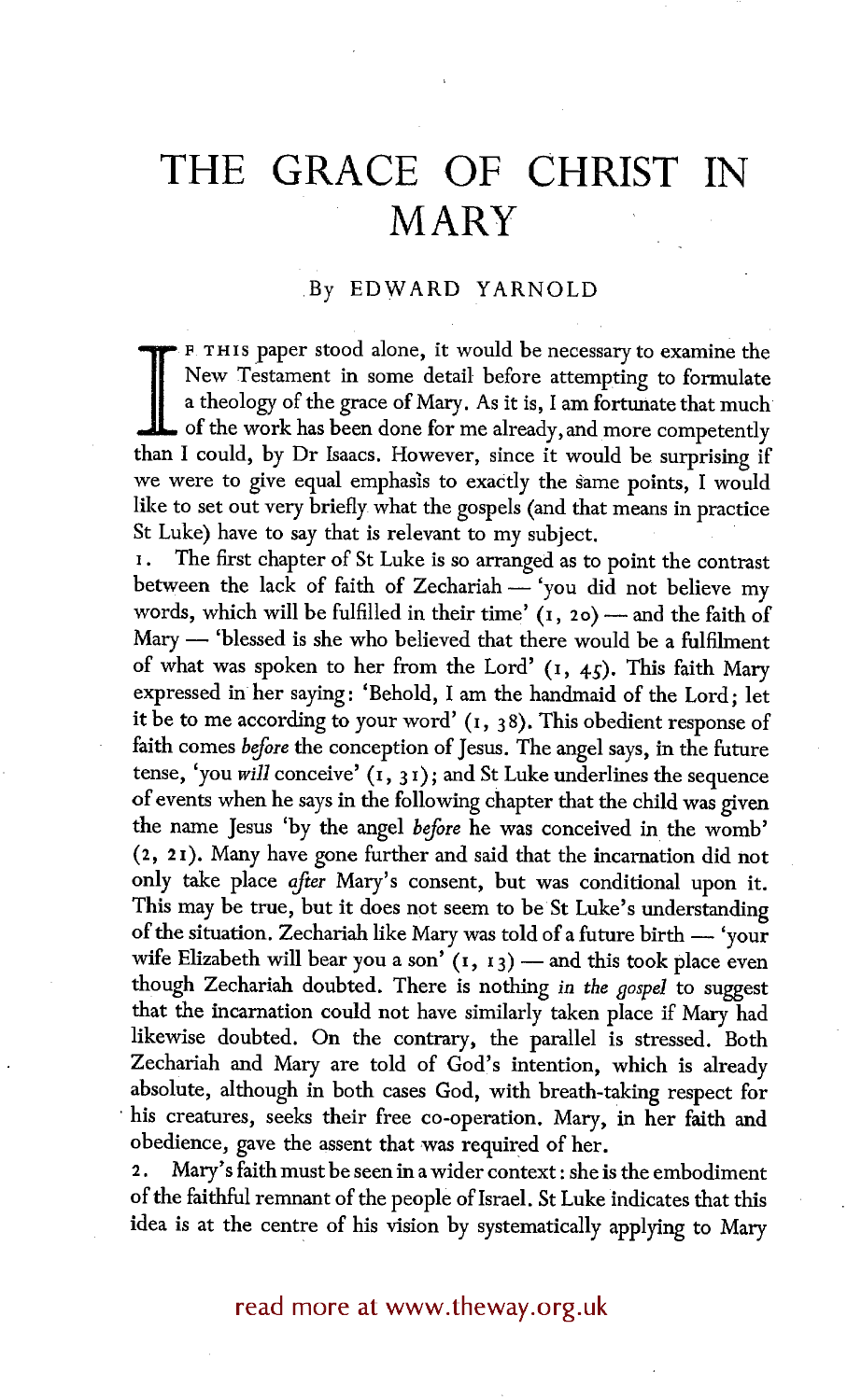echoes of Old Testament passages concerning God's people. (a) He sees Mary as the fulfilment of the prophecies which speak of the people of the covenant as the 'daughter of Zion' (see especially Zeph  $_3$ ,  $_1$ 4-17). (b) Israel is described in the *Magnificat* as the Lord's servant *(pais),* as in Isai 41, 8; Mary describes herself as 'the Lord's servant-girl' *(doule)*. (c) The faithful remnant of God's people is described in the chapter of Zephaniah which we have already considered as 'humble and lowly', seeking refuge in the Lord (3, 12); in the *Magnificat* Mary describes herself as one of the lowly for whom God has done great things. Mary embodies Israel's vocation in these ways, not simply by conforming to an external pattern or role, but in her own inner life -- 'blessed is she who believed that there would be a fulfilment of what was spoken to her from the Lord'.l

3. Mary's lowliness and her dedication to God's will are summed up in her virginity .2 On the one hand virginity, like sterility, was something to be bewailed ( $[g_1, 37)$ ; on the other, the voluntary renunciation of sexual relations was thought to be the natural expression of dedication to God. The New Testament passages which contain this teaching are well known; but it is also contained in the Qumran writings and rabbinic tradition and, in germ, in such Old Testament incidents as the priest's refusal to let David's army eat the holy bread unless 'the young men have kept themselves from women' (1 Sam 21, 4).

Justas the *Magnificat* declares that lowliness is the occasion for God to show strength with his arm, so Mary's declaration of her virginity ('I have no knowledge of man') is the occasion for the promise that the Holy Spirit will come upon her and the power of the Most High overshadow her, making her fruitful (Lk  $_1$ ,  $_3$ 4-35).

4. St Luke, then, sees Mary as the embodiment of God's faithful people in her faith, her dedication to God's will and in her underprivileged status, exemplified by her virginity. These qualities are not mere external circumstances, but belong to an inner quality of life which makes her open to the creative presence of the Holy Spirit as the Mother of the Messiah. All of this is summed up in Gabriel's words of address: 'O favoured one, endowed with grace'  $(i, 28)$ . Both phrases perhaps are needed to express the meaning. Mary is favoured by being *chosen* to perform a unique role, and for this she receives unique

 $15$ 

<sup>&</sup>lt;sup>1</sup> Lk 1, 45. Cf Lk 11, 28, which suggests that Mary is blessed in her faith and obedience more than in the fact that she is Jesus's mother.

Cf Thurian, M.: *Mary, Mother of the Lord, Figure of the Church* (London, i963) , ch 3. Also McHugh, J.: The Mother of Jesus in the New Testament (London, 1975), p 173-99.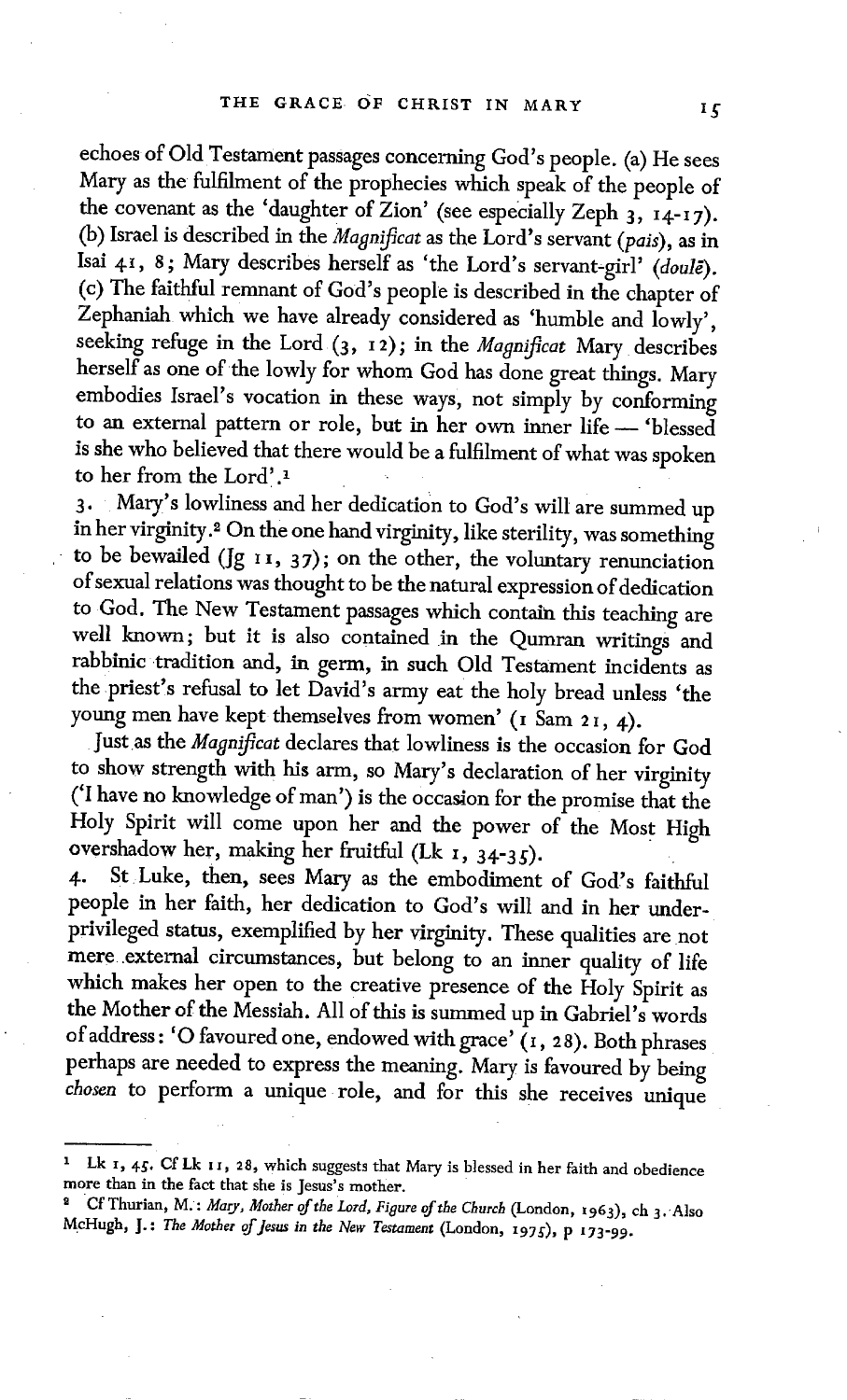spiritual gifts. God's favour, in other words, like a shaft of sunlight turns what it touches to gold; Mary, the favoured one, is therefore Mary, full of grace.

Having retrodden this path through St Luke's Gospel of the Infancy, we must now put some questions of our own concerning the nature of this grace. We shall ask four questions: (i) Why did God's destiny for Mary require that she should be uniquely endowed with grace? (ii) What is grace? (iii) Could Mary receive grace through her Son? (iv) Did Mary's grace include the forgiveness of sin?

### *Mary's destinf and her holiness*

As St Paul saw, the gifts of the Spirit are never conferred just for the recipient; they are always for the sake of the Church, 'to equip the saints for the work of ministry, for building up the body of Christ' (Eph 4, 12). This is above all true of Mary: she was endowed with grace for the sake of the destiny she had to fulfil.

First, she was to be the Mother of the Messiah. We have heard from Dr Dominian of the deep and lasting influence which a mother has on the plastic and receptive medium of the infant mind; she forms the child, not quite like a mother-bear, literally, as the ancients thought, licking her cubs into shape, but by getting the child to feel himself as a person, above all by his relationship with her. Now our relations with others go deeper than our words and actions; they are based on what we are. Consequently, the child's relationship with his mother is based on her character.

The Messiah was a true man. He was not born with an established character; like any child his personality was formed by his mother, by her personality, a personality which was the flowering of God's grace given to her.

But her educative work did not end when Jesus ceased to be a baby. As he was a real human being he needed to learn in a human way God's purposes for him. He learned them in his converse with his Father in prayer; from his growing familiarity with the Old Testament, which he gradually learned to apply uniquely to himself; and, most homely source, from what he could discover of his origins from his mother, who 'kept all these things, pondering them in her heart' (Lk 2, I9; cf 2,  $\zeta$ 1). Holiness in Mary, as in all others, embraced not only a fidelity to practical duties, but also an inner, reflective solitude; and this was needed so that she could pass on her reflections to her Son.

Secondly, Mary was the Mother, not only of a human Messiah, but of God; she became a mother when, with unparalleled condescension,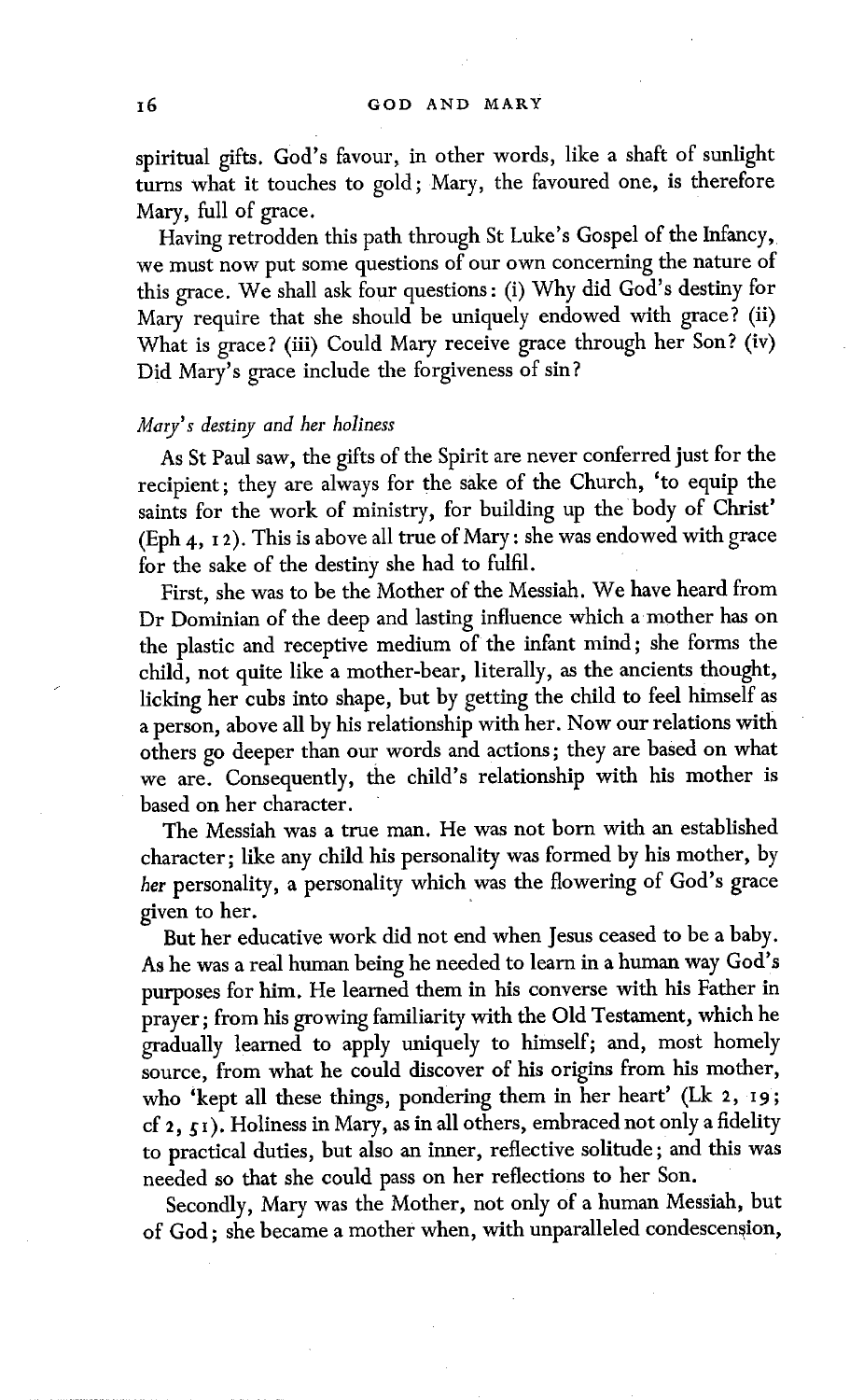the power of the Most High co-operated with her natural biological processes. It was no surprise that the one who was to fulfil this unique destiny as God's bride and God's mother should be endowed with unique holiness, so that in her personal qualities as well as in her role she was highly favoured.

Thirdly, Mary was called upon to speak the *Fiat* to God's plan for the incarnation of his Son. It is a characteristic of God to treat his creatures with respect, and to seek their free co-operation instead of using them as unwitting instruments. Mary's consent at the pivotal moment of history was to be made with all the weight and freedom that a mature personality utterly devoted to God's will was capable of. (Not that the *Fiat required an exact knowledge of the divinity and mission of her Son;* if he had to go through the process of discovery, all the more had she).

Moreover, Mary spoke her *Fiat* not only as an individual, but as the daughter of Zion, the representative of the Old Israel welcoming in the new. Karl Rahner has accordingly argued that Mary's holiness is demanded by her function at the beginning of the Church's history, because, although all too often those who hold office in the Church are less than holy, 'office... and personal holiness coincide at the decisive points of saving history'.

At this point [the Annunciation] if at all there clearly coincide office and person, position in the Church and situation before God, dignity and holiness. Mary is the holy Mother of God, as necessarily as the Church is the holy Church, as necessarily as God's grace is stronger than man's power to deny him. Her life is the free act.., through which she received God's Word in faith and in her womb, for her own salvation and the salvation of all men. $3$ 

There is a fourth way in which Mary's holiness is required by her function: she is the Church's model (or, as other writers say, its archetype, or figure, or symbol).<sup>4</sup> In St Luke's narrative she stands for the old Israel at the "moment of its transformation to the new. In Revelation the woman crowned with the stars is mother both of the Messiah and of 'those who keep the commandments of God and bear testimony to Jesus' (i2, I7), i.e. of the Church. In Jn I9, Jesus's mother again has a representative meaning as at the foot of the cross she is

<sup>&</sup>lt;sup>3</sup> Theological Investigations, I (London, 2nd ed., 1965), p 205; Rahner expresses his theology of Mary more simply in *Mary, Mother of the Lord* (London, 2nd ed., 1974).

<sup>4</sup> Cf Thurian, M~: *op. cir. :* Vatican H, *Lumen Gentium,* 53 ; Semmelroth, O. : *Mary, Archetype of the Church* (Dublin, 1964); Patti VI, *Marialis Cultus, x 6 (To Honour Mary,* Catholic Truth Society, London, I974).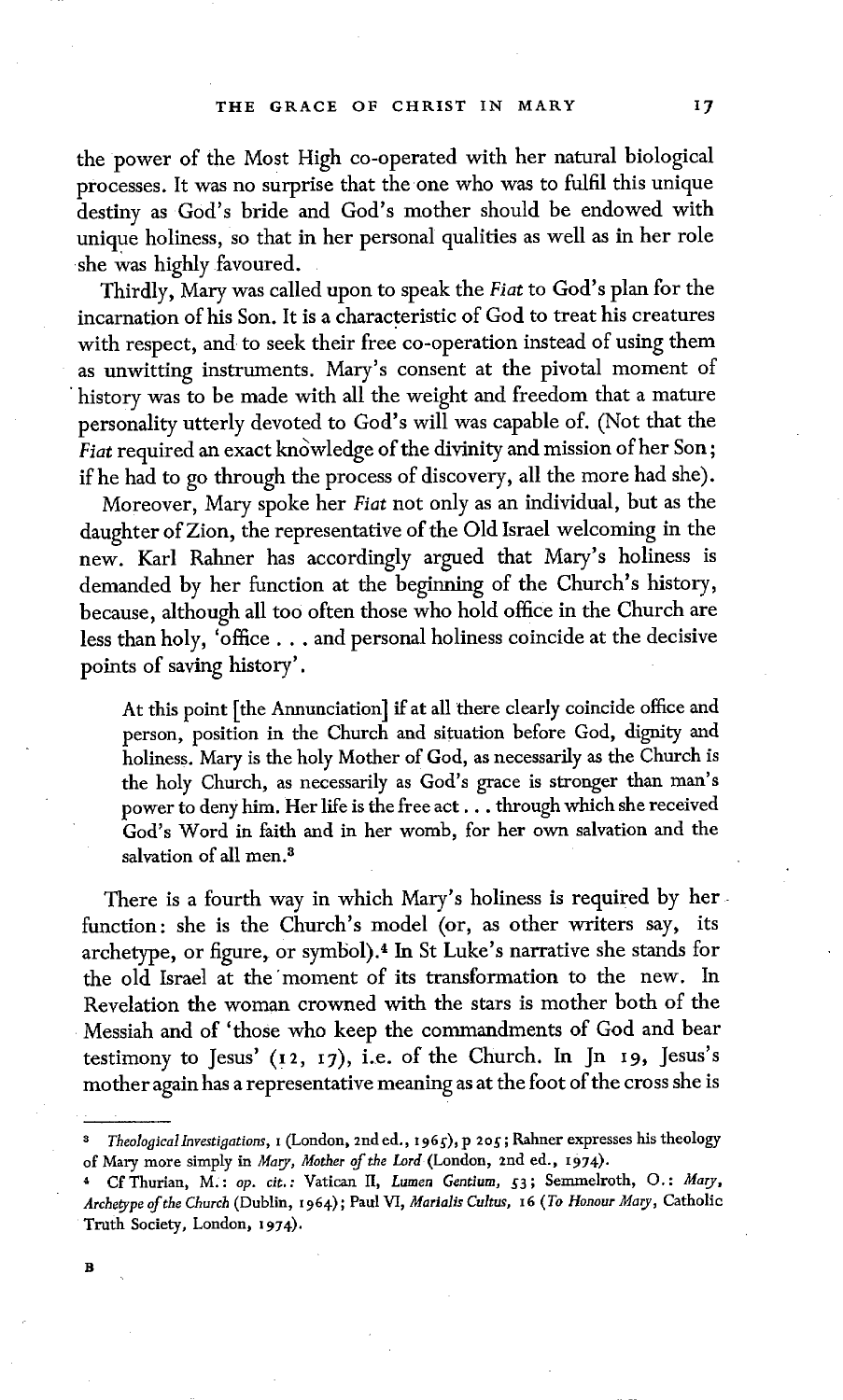welcomed by the beloved disciple as his own mother. Many theologians see this symbolic function as the key to the understanding of Mary. It applies not only to her role of mother but to her personal holiness. In what she is, she is the supreme example of the destiny of all christians. The grace that flowered so richly in Mary can produce in us blossoms that are doubtless less spectacular, but are of the same kind.

#### *What is grace?*

We have considered at length God's design to endow Mary uniquely with grace for the unique part she had to play in the history of salvation. However, as grace is one of the most used and least understood terms in theology, preaching and prayer, it seems desirable to spend a little time in the attempt to elucidate it. 5

One can begin with the biblical use of the term. The english word 'grace' is the standard translation of hen and cognates in hebrew, and *charis* and cognates in greek, to express God's favour or saving will. It is different in emphasis from God's righteousness or justice (sedek, dikaiosunē), his faithfulness *(émet, alētheia)*, or his mercy *(hesed, eleos)*. But the word 'grace' came to be used by theologians more widely than hen and *charis* to denote the *effect* of God's liberality, in particular the effect of his free choice of individuals to become members of his people of the new covenant, and to enter into a privileged relationship with himself. Accordingly, the word 'grace' might be used to describe God's liberality in giving, though this is not a common usage of the term, which is normally referred rather to the gift itself. Basically what God gives is himself. To use the word favoured by the greek Fathers, man is *divinized.* It is here above all that the doctrine of the Trinity impinges on our lives. God is wholly other, yet we receive God's Spirit and share in the life of his Son, so that we can call God'our Father. This is not to be understood in a pantheistic sense, as if we ceased to be human and were absorbed into the divine. By receiving God's gift, we become not less but more human.

God's gift of himself, therefore, is not a gift which leaves us unchanged, like the presence of the king which failed to affect the cat in any way. It is a transforming gift : 'from his fulness have we all received' (Jn 1, 16). We become a 'new creation' (2 Cor  $\zeta$ , 17). It is a personal presence of the divine entering into a relationship with us, the Father shaping the characters of the sons and daughters with whom he lives.

<sup>5</sup> I have expressed these views more fully in my book *The Second Gift* (St Paul's Publications, Slough, 1974). For the biblical terminology, cf McKenzie, J. L. : *Dictionary of the Bible* (London and Milwaukee, r966), under the words 'grace', 'righteousness', 'truth' and 'mercy'.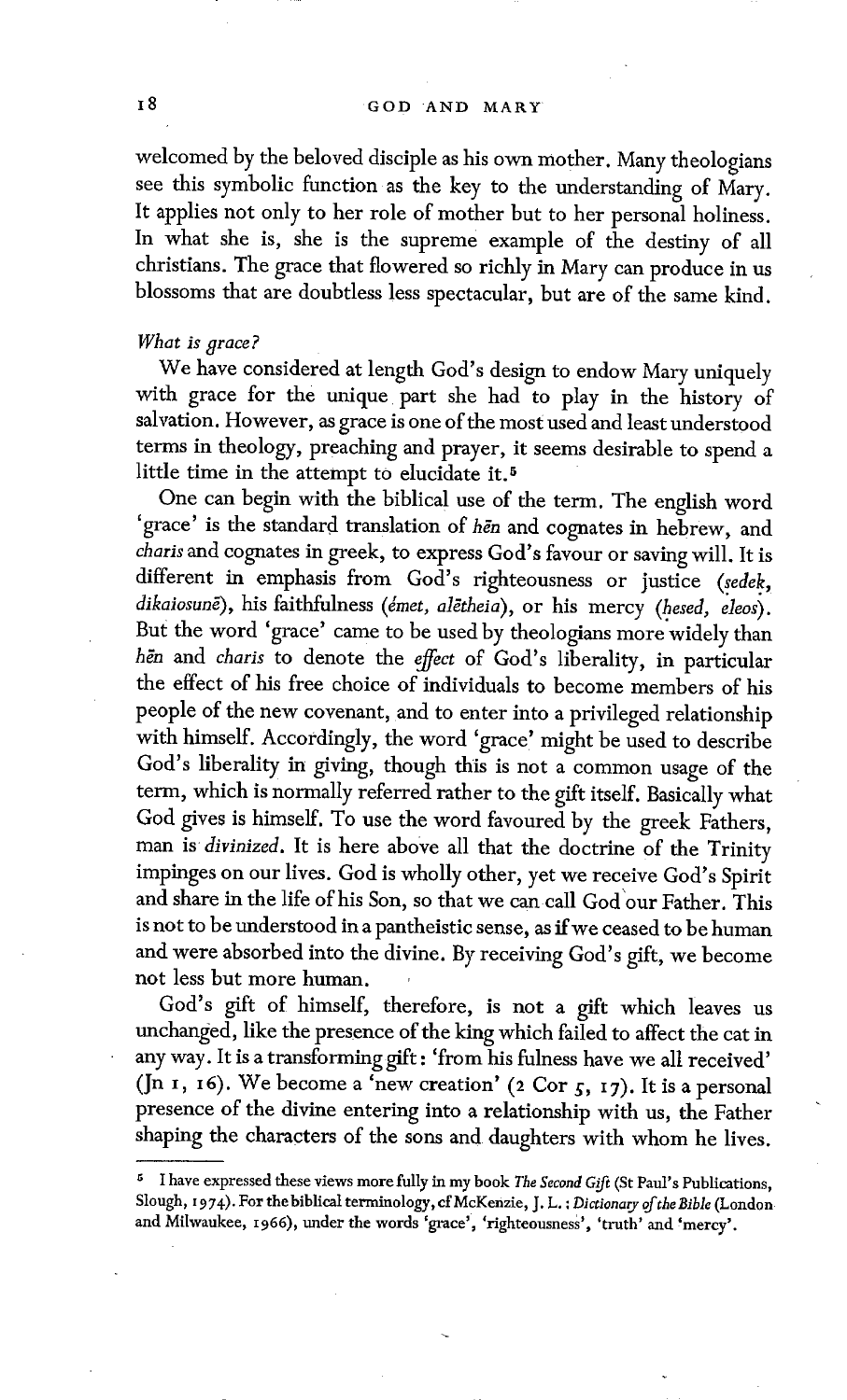This metaphor is too weak, however, as there does not remain an organic link between the father and his children. But there is an organic link between ourselves and God, namely the Holy Spirit and God the Son made man.

There are accordingly two ways in which the gift of grace can be considered: as God's communication of himself (this is called *uncreated*  grace); and as the transformation which this self-communication brings about in our own personalities (this is called *created* or *habitual* or *sanctifying grace).* 

Unfortunately we do not provide God's grace with a clean canvas on which to paint. The personalities which receive his grace have always been distorted to a greater or lesser extent by sin. God's gift therefore is not just an *elevating* grace, which communicates to us a share in the divine life; it is also a *healing* or *redeeming* grace, which repairs the harm done by sin.

This brief outline of a theology of grace is made in catholic categories, but the points could be made also in the language of the Reformation. God's grace is not only *justifying,* attributing to us, on the strength of Christ's merits, a freedom from sin which does not belong to us; it is also *sanctifying,* making our lives holy in reality.

Created grace, as I suggested earlier, transforms us by making us more human. For grace is not a divine quality, imperceptible to us, which is mysteriously attached to our human personalities. It is life and light (cf Jn  $i$ , 4). It is an ability to relate to God in knowledge and love, which impinges upon our ordinary human faculties, not as explicit intimations of the numinous, but within our ordinary human experience. To love one's neighbour, to be a devoted mother, to be reconciled with an enemy, to make sacrifices for a good cause, to act upon one's belief in God, is to experience grace just as truly as the gift of mystical prayer is.

All grace is the grace of Christ, and that in two senses. First, it is won for us by the death and resurrection of Christ. Secondly, it is a share in the life of Christ -- 'I am the vine, you are the branches. He who abides in me, and I in him, he it is that bears much fruit, for apart from me you can do nothing' ( $\ln i_5$ ,  $\zeta$ ). It is, as we have seen, a share in the divine life of Christ; but, I suggest, we share the divine life only through sharing in his human life, for it is God made man who is the way and the truth and the life (Jn 14, 6), who is the Christ who lives in us (Gal 2, 20).<sup>6</sup>

Cf Yarnold, *op. cit.*, *ch* 4.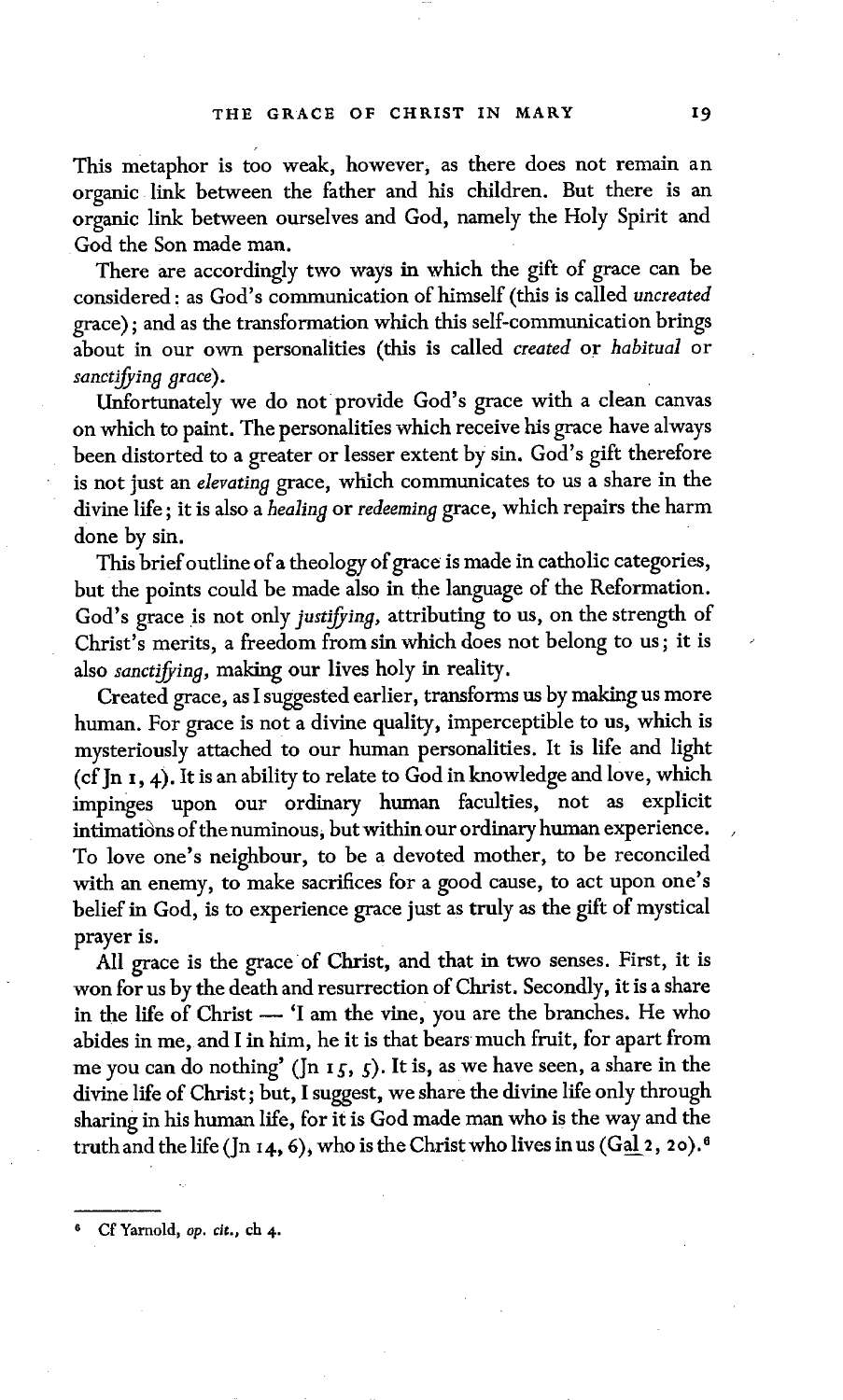What then are we saying when we speak of the grace of Christ in Mary? Certainly that God communicated himself to her through his Spirit, making her human personality flower. There remain, however, two problematic areas, already indicated, which require special treatment: the way in which Mary received grace from Christ, and the existence of healing grace in her.

#### *The grace of Christ in Mary*

How could Mary receive grace through the passion and death of her Son which had not yet taken place ? How could she receive a share in the incarnate life of her Son before the incarnation had come about?

It is not only in Mary's case, however, that these paradoxes appear. If good people who lived before Christ were saved, and if they were saved through Christ, the one mediator between God and man, the same paradoxes apply to them. The grace by which they, like Mary, were saved and sanctified, comes to them as an anticipated effect of the future saving work of Christ, and as an anticipated share in his future incarnate life. They, like Mary, were branches of the vine, before it had become a temporal reality in human history.

To say all this is not to explain the relationship of the grace of Mary to the grace and merits of her Son; it is simply to locate it as a particular instance of a more general mystery.

#### *Grace and forgiveness in Mary*

As I have indicated, grace is never God's creative love bestowed on innocent but helpless creatures. 'All have sinned and fall short of the glory of God'. 'God shows his love for us in that while we were yet sinners Christ died for us' (Rom  $3, 23; 5, 8$ ). Elevating grace is always also redeeming grace,

Mary too was redeemed, but in a unique way. She was redeemed in anticipation  $-$  not only because, as we have already considered, she shared in the fruits of Christ's death and resurrection before they took place, but because she was preserved from sin rather than healed from sin already incurred. She received, so to speak, a prophylactic rather than a cure. Just as medicine is more successful when disease is kept away than when it is cured, so redemption was most completely effected in her. She is, in the phrase of Karl Rahner, the most perfectly redeemed.<sup>7</sup> (However, let us remind ourselves that Mary's sinlessness is misunderstood if it is seen merely as a personal privilege, a jewel in her crown; Mary's sinlessness is one aspect of the grace with which

*Theological Investigations*,  $I$ , p 206.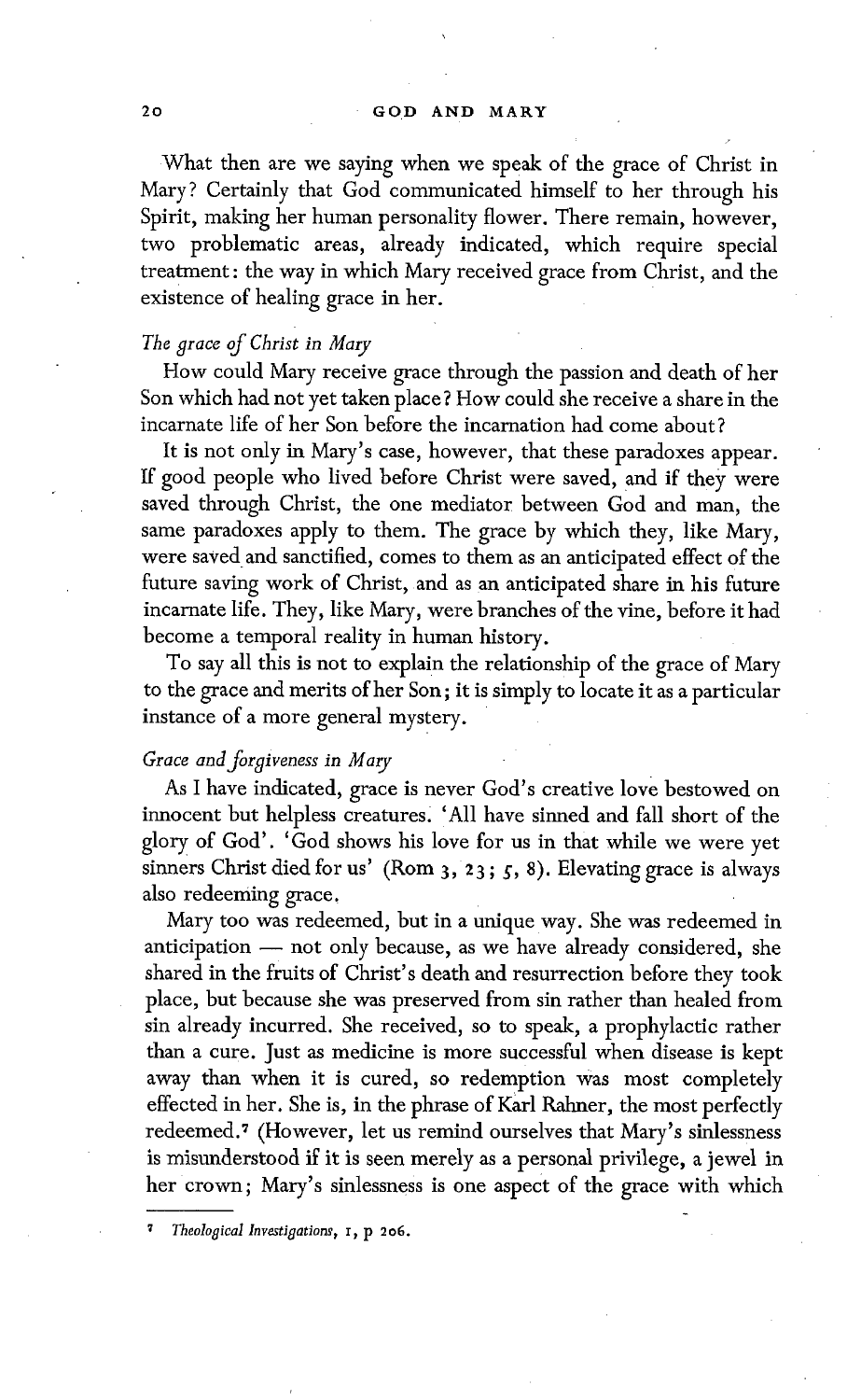she was endowed for the sake of her role in the history of salvation, and is the paradigm of the redemption which is available for us all.)

Most people, I suggest, first receive grace before they have any sins which require forgiveness. Nevertheless even grace received in such circumstances of personal innocence is still redemption, because we are all members of a fallen race before we are members of the Body of Christ; we have all been in a state of original sin before grace dawns upon us  $-$  all, that is, except Mary.

If grace is one term much used without understanding, original sin is another.<sup>8</sup> The doctrine does not demand the belief that all mankind descended from a single couple; nor does it imply that we inherit the guilt of others ; or that our ancestors' sins infect us with a congenital physical, psychological and moral defect. Doctrines must be ultimately about the salvation God has given us in Christ; we must therefore seek the 'saving truth' of this doctrine, or, with that most honest thinker C. S. Lewis, we must look for its 'function'.9

In Genesis the function of what we may call the doctrine of original sin (though the term itself is of patristic origin) is to show that the evils in life come neither from the supreme God, who is good, nor from a rival evil god, but from man himself. In St Paul, however, the doctrine is brought in to help to explain how the achievement of one man, Christ, redeems the world: 'as one man's trespass led to condemnation for all men, so one man's act of righteousness leads to acquittal and life for all men' (Rom  $\zeta$ , 18).

We should take our cue more from St Paul than from Genesis. Mankind is created as-a natural unity 'in Christ', i.e. for the purpose of becoming his Body. But because of the collective sinfulness of the human race we enter this world not united with Christ, but separated from him; not personally guilty, though already needing redemption. The unity which gives us the potentiality of union in Christ's body is first a unity in isolation from Christ, until  $-$  normally at baptism  $$ redemption comes to us.

Mary, the most perfectly redeemed, was never isolated from  $God$ not because she is not a member of the fallen race, but because she was redeemed from the very beginning, and so was always a member of Christ's body.

For a fuller statement of these views the reader is referred to my book, *The Theology of Original Sin* (Cork, I970.

Lewis, C. S. : *The Problem of Pain* (London, 1957), p 57. Vatican II, *Dei Verbum*, 7, uses the term 'saving truth'.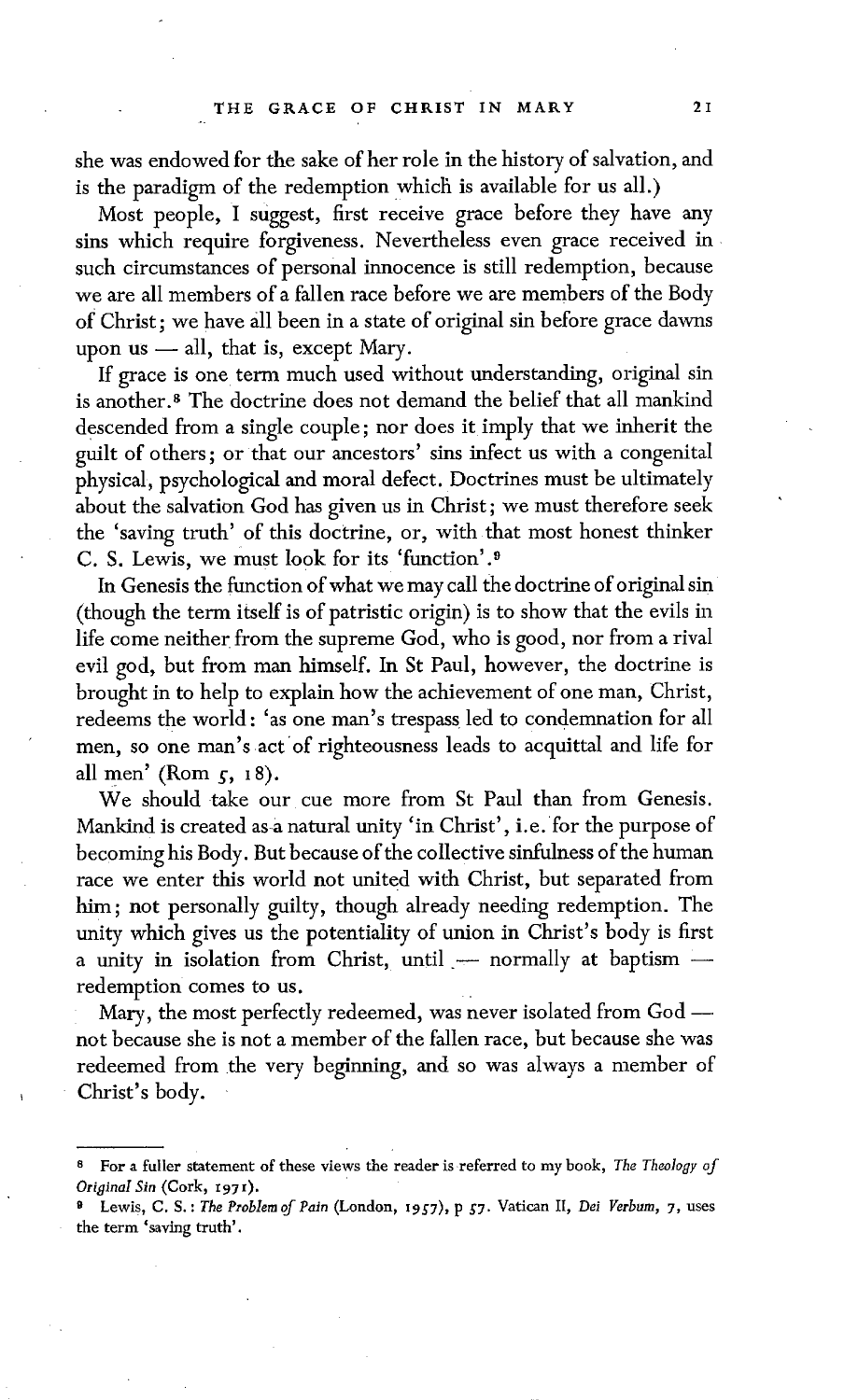#### *The Immaculate Conception*

Belief in Mary's redemption in anticipation from original sin is commonly expressed in terms of immaculate conception. It is to our purpose, then, to consider summarily the development of the doctrine.<sup>10</sup>

It may seem strange that christians are not content to celebrate the birthday of Christ's Mother, but wish to celebrate her conception too. The reason was sometimes given that Mary's birth was an event of such importance that it was good to have some way of celebrating it twice; but the original reason seems to have been the story contained in the second-century apocryphal gospel *(Protoevangelium)* of James. There we read that Mary was born to a childless couple, Joachim and Anne, in their old age. Each prayed for a child, Joachim fasting in solitude for forty days. At the end of that time an angel appeared separately'to each, telling Anne that she would conceive and Joachim that she had conceived. The story incorporates elements from the Old Testament account of the birth of Samuel to the childless Hannah, as well as from St Luke's account of the annunciation and the birth of Jesus.<sup>11</sup> Gradually, however, the conception of Mary lost its reference to the apocryphal story of a miraculous physical conception and became connected instead with Mary's total sinlessness.

The sinlessness of Mary was taught by the Fathers of the early Church in both east and west; it was perhaps implicit in their understanding of her as the new Eve. Sometimes they speak of the power of the Holy Spirit purifying her as she became the Mother of the Word at the incarnation. Sometimes they suggest that her sinlessness and sanctity were present from the beginning of her life. Sometimes, like the syrian poet Ephrem in the fourth century, they use both forms of speech. Surprisingly, some of the earliest and least ambiguous evidence for the belief that Mary was sinless from the beginning comes from Islam. In the Koran, the angels who make the annunciation to Mary greet her with the words : 'Mary, God has chosen thee and purified thee; he has chosen thee above all women' ; and there was a tradition that Mohammed had said that 'every new born child of Adam is touched by Satan, except the son of Mary and his mother; at this contact the child utters its first cry'.<sup>12</sup> In the eighth century Andrew of Crete links Mary's sinlessness explicitly

<sup>&</sup>lt;sup>10</sup> The development of the doctrine may be traced more fully in Graef, H.: Mary, a History of Doctrine and Devotion (London, 1963), vol 1.

xl Cf James, M. R. : *The Apocryphal New Testament* (Oxford, t924), pp 39-4o.

<sup>12</sup> Cf McCarthy, R. J. : *Mary in Islam,* a lecture reprinted by the Ecumenical Society of the Blessed Virgin, pp  $s$  and  $1s$ .